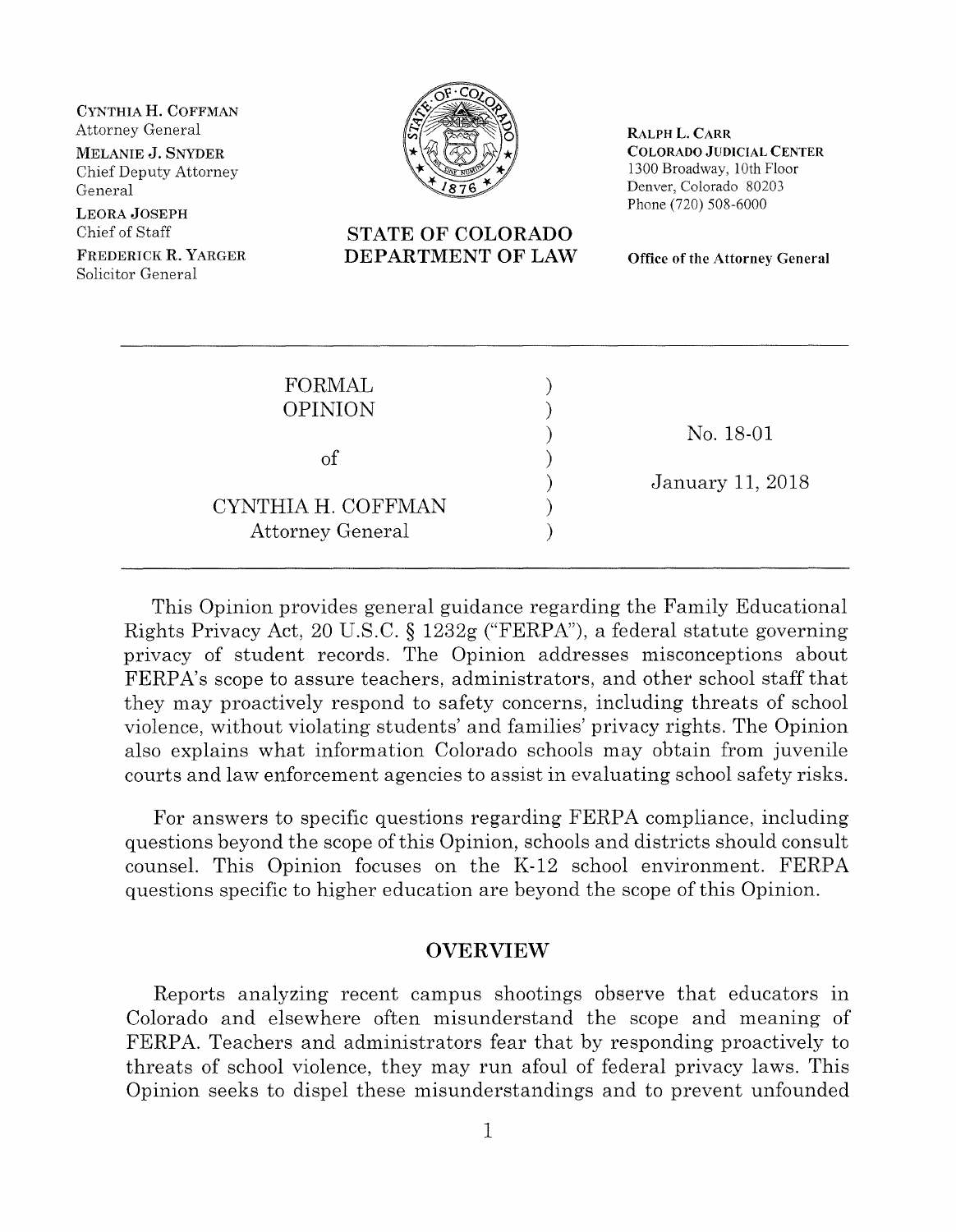privacy concerns from hampering school violence prevention. When deciding whether to share student information with other school staff or outside agencies, educators should remember the following guidelines, which are discussed and analyzed more fully in the body of this Opinion:

- Not all student information is an "education record" subject to FERPA's privacy restrictions. For example, without implicating FERPA, educators may share the following information with other educators and with law enforcement personnel:
	- o observations and other personal knowledge about a student's behavior (for example, behavior a teacher sees or overhears);
	- reports, whether written or spoken, about a student from a student's friends or peers;
	- $\circ$  threats of violence or other information shared on social media platforms like Facebook or Twitter; and
	- $\circ$  records created and kept by school security personnel.
- Even "education records" may be disclosed without parental consent in certain circumstances. For example:
	- $\circ$  FERPA does not prevent school staff from sharing education records with other school personnel who have "legitimate educational interests" in the information.
	- $\circ$  In response to health or safety emergencies, schools may share FERPA-protected education records with those outside the school who can help protect the school and its students.
- Educators can and should err on the side of safety.
	- o Neither a school nor a school employee can be sued for claimed violations of FERPA. Only federal officials have the right to enforce FERPA and, in doing so, they must focus on systemic violations, not good-faith mistakes.
- Amendments to FERPA regulations have broadened the emergency exception, making clear that federal regulators will defer to the reasonable judgment of educators confronted with potential safety risks.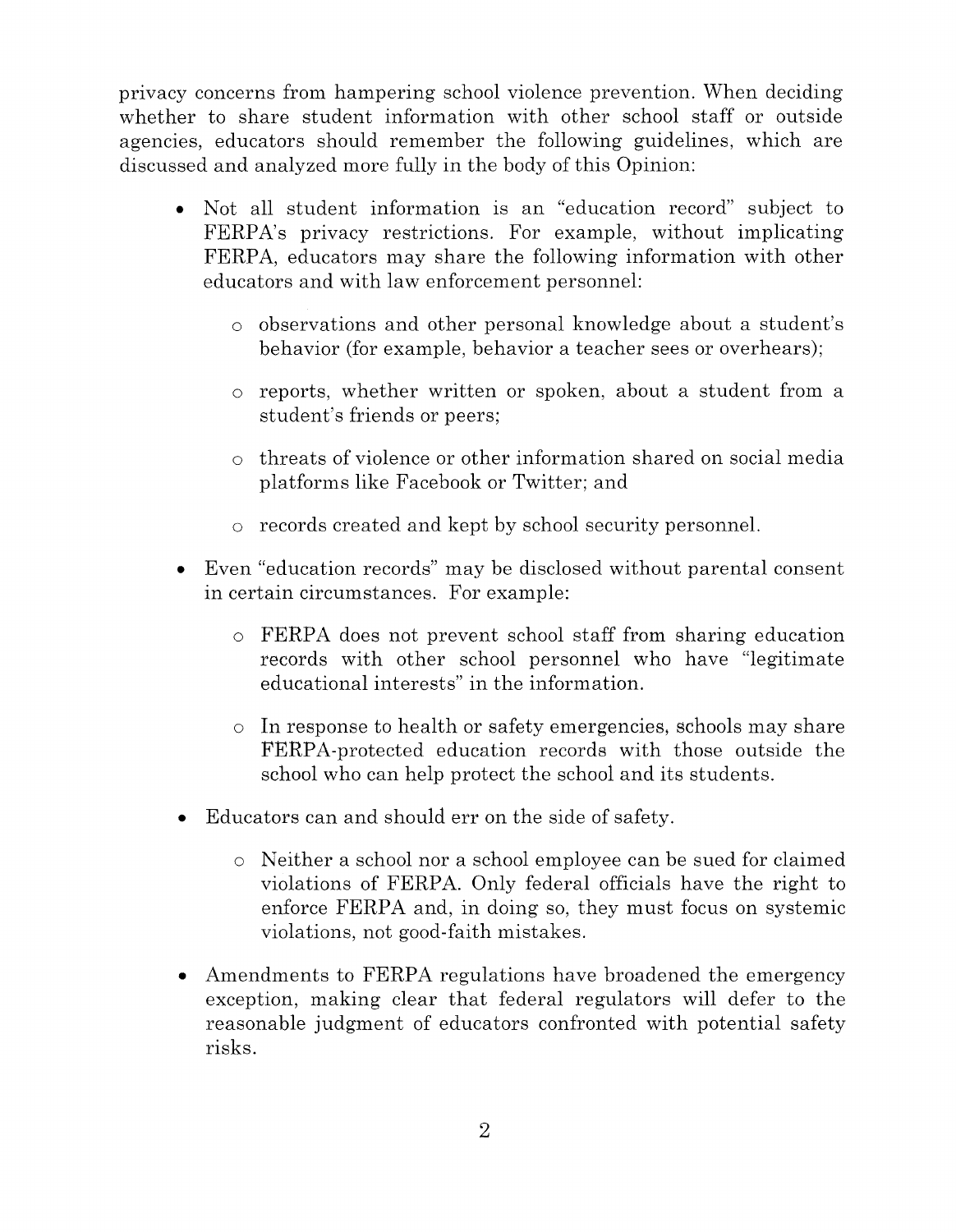Colorado law encourages law enforcement agencies and school districts to share information. Schools may obtain a variety of information from state law enforcement and juvenile justice agencies to help keep their campuses safe.

Included at the end of this Opinion is a list of "Frequently Asked Questions" about FERPA, designed to help school officials understand how FERPA operates in practice.

#### **BACKGROUND**

Congress enacted FERPA to "protect [students'] right to privacy by limiting the transferability of their records." *United States u. Miami Univ.,* 294 F.3d 797, 817 (6th Cir. 2002) (internal quotation marks omitted; alteration in original). To serve this purpose, FERPA generally prohibits schools from releasing information in a student's "education records" without obtaining written consent from the student's parents. 20 U.S.C.  $\S 1232g(b)(1).<sup>1</sup>$ 

This general rule against disclosure is not absolute, however. Not all information that comes into the hands of an educator, administrator, or other school staff member is an "education record" subject to FERPA's restrictions. And even education records may be disclosed without parental consent under certain circumstances, including when schools are presented with health or safety emergencies. These exceptions to FERPA are critically important: they ensure that FERPA's goal of protecting student privacy does not prevent educators from appropriately responding to significant risks.<sup>2</sup>

Yet FERPA's exceptions are not always well understood. Some educators believe, incorrectly, that FERPA applies to any information about a student, including a teacher's personal knowledge and observations. Some believe that they will be subject to lawsuits ifthey disclose student information, even in the

<sup>1</sup> This Opinion uses the term "education records" to refer both to education records themselves and to "personally identifiable information contained [in education records]." 20 U.S.C. § 1232g(b)(1). Both categories of information are equally subject to FERPA's restrictions, and the distinction between the two is not relevant to the guidance in this Opinion.

<sup>2</sup>Experts have emphasized that information sharing is important in preventing school violence. *See* Report of Governor Bill Owens' Columbine Review Commission 88 n.202, 108 10 (May 2001) *Available at* https://schoolshooters.info/sites/default/files/Columbine%20 %20Governor's%20Commission%20Report.pdf (last visited Aug. 13, 2016) ("It is clear to the Commission ... that police and school authorities must work cooperatively in assessing actual or potential threats to the safety of students and school personnel.").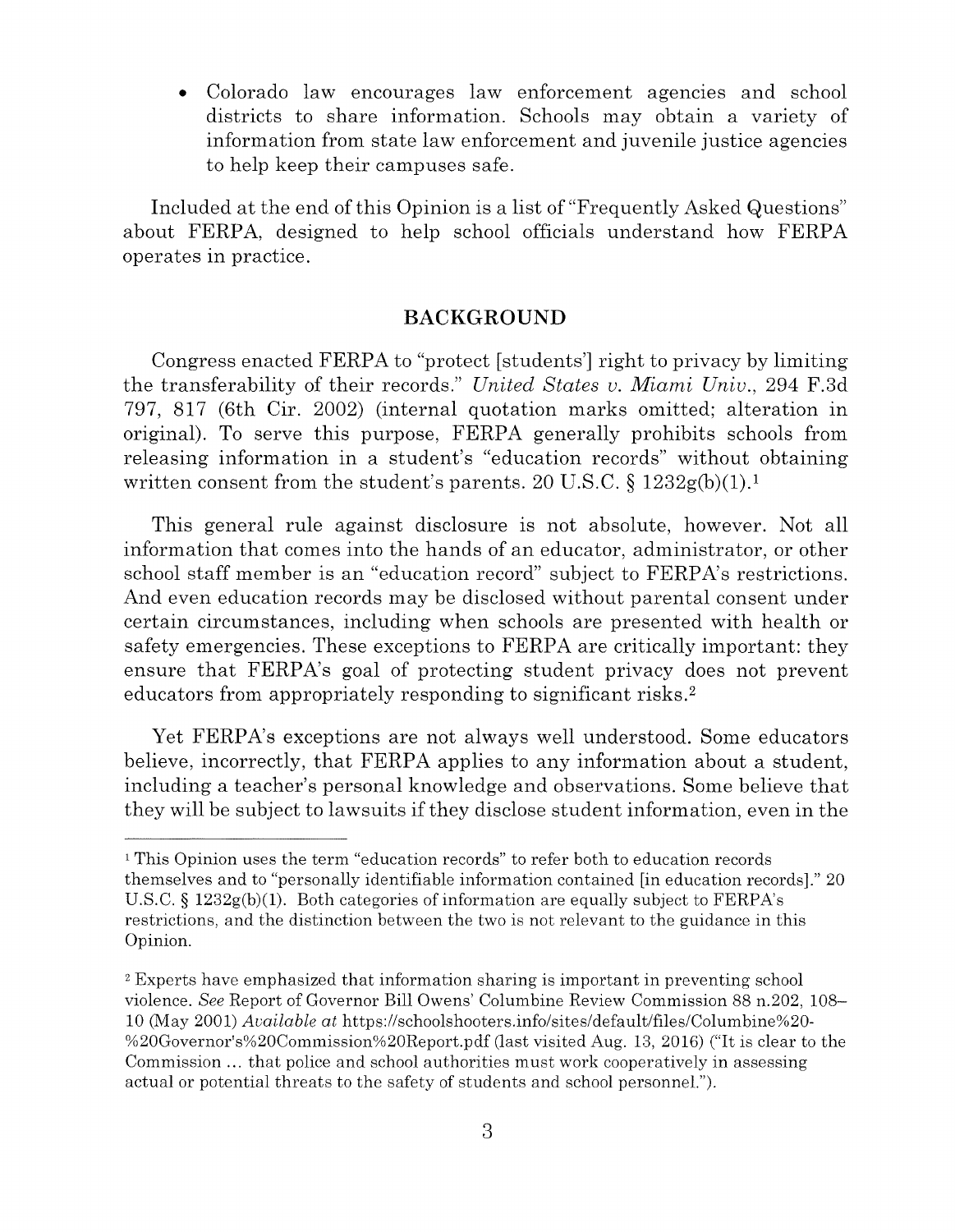face of safety concerns. These misunderstandings have caused educators to question whether they can proactively respond to potential threats of school violence, as two recent tragedies demonstrate.

In 2007, the Governor of Virginia commissioned a panel of experts to study a mass shooting at Virginia Polytechnic Institute and State University ("Virginia Tech"), in which 32 students lost their lives. Report of the Virginia Tech Review Panel Presented to Timothy M. Kaine, Governor, Commonwealth ofVirginia, *Mass Shootings at Virginia Tech April* **16,** *2007* at 2 (August 2007). <sup>3</sup> While the study identified many factors as potentially contributing to the tragedy, confusion about FERPA was among them. The study highlighted "widespread confusion about what federal ... privacy laws allow," including a failure to realize that "federal laws and their state counterparts afford ample leeway to share information in potentially dangerous situations." *Id.* The report observed that, in the case of the Virginia Tech shooting, this confusion hampered effective information sharing, limiting opportunities to identify the gunman as a safety risk before he committed his acts of violence.

In 2016, a report analyzing the circumstances leading to a shooting at Arapahoe High School in Centennial, Colorado, likewise cited misunderstandings about FERPA. Sarah Goodrum and William Woodward, *Report on the Arapahoe High School Shooting: Lessons Learned on Information Sharing, Threat Assessment, and Systems Integrity (Jan. 18, 2016).*<sup>4</sup> For example, school staff believed that under FERPA "they would be more liable if they had shared information about [the gunman's] concerning behaviors, than if they had not." *Id.* at 8-9. These mistaken assumptions included the belief that staff could not share information with others within the school itself. Staff believed that "they could not discuss a student's concerning behaviors with other teachers or staff prior to the shooting because ... FERPA guidelines prohibited it." *Id.* at 39. As one staff member put it, "[t]he school [was] somewhat confused on what FERPA is." *Id.* 

<sup>3</sup> *Available at* http://www.governor.virginia.gov/TempContent/techPanelReportdocs/FullReport.pdf (last visited August 13, 2016).

<sup>4</sup> *Available at* http://www.colorado.edu/cspv/publications/AHS-Report/Report on the Arapahoe High School Shooting FINAL.pdf (last visited August 13, 2016).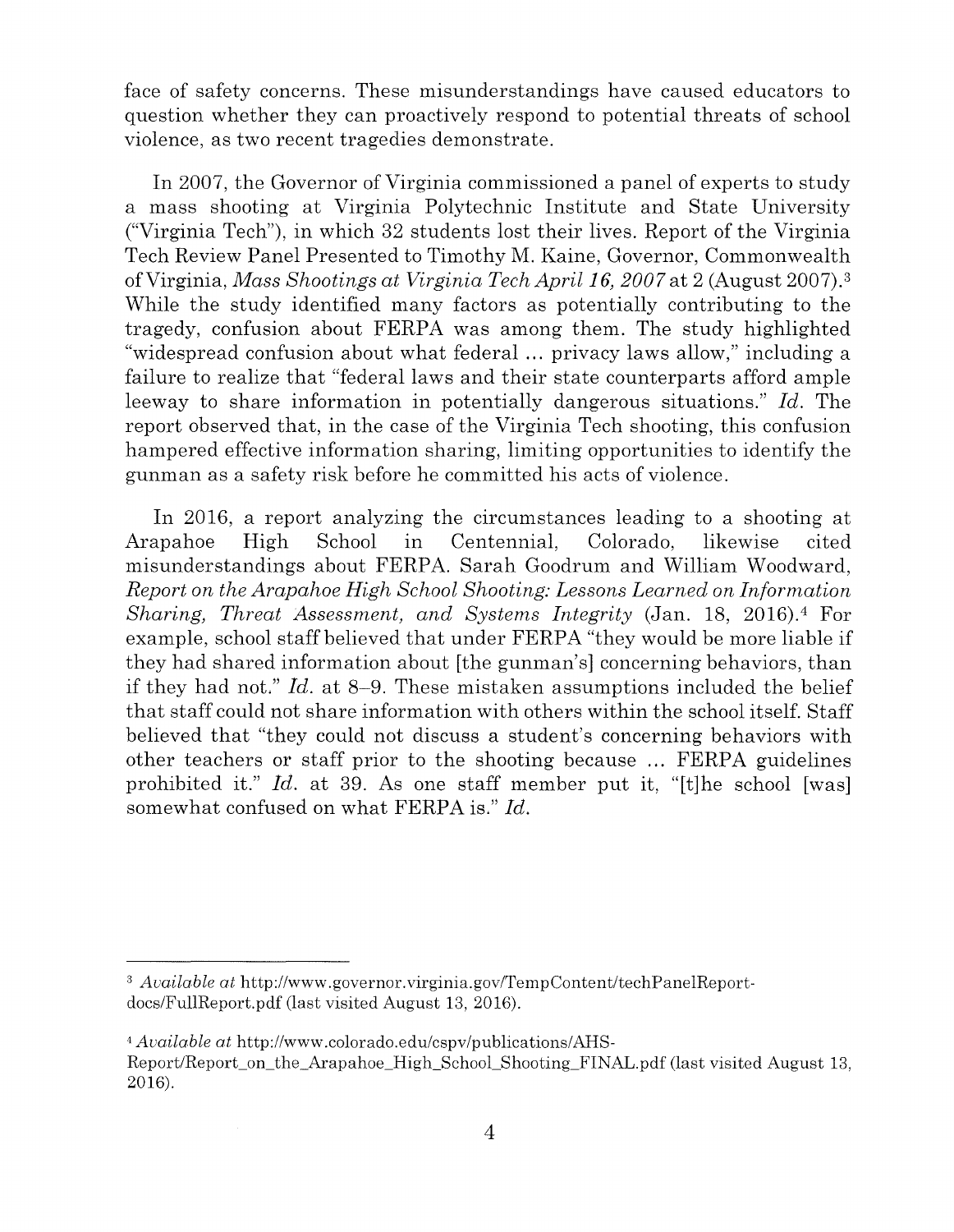### **DISCUSSION AND GUIDANCE**

### I. **FERPA restricts disclosure of information only if it qualifies as an "education record."**

FERPA does not apply to any and all information about a student. It covers only "education records," which are defined as "records, files, documents, and other materials" that "contain information directly related to a student" and are "maintained by an education agency or institution." 20 U.S.C. §  $1232g(a)(4)$ . While this definition is broadly worded, it is not boundless in scope. The United States Supreme Court has held that FERPA is concerned mainly with "institutional records kept by a single central custodian, such as a registrar," which would typically be "kept in a filing cabinet in a records room at the school or on a permanent secure database." *Owasso Indep. Sch. Dist. u. Flauo,* 534 U.S. 426, 432-3, 434-35 (2002). In practice, this means that a significant amount of information relevant to school safety is outside the scope of FERPA and may be freely shared among educators and outside agencies, including law enforcement.

Two particularly important categories of information are outside the scope of FERPA's definition of "education records": first, information an educator learns through personal observation, peer reports, or social media; and, second, records of a school's security personnel, which are governed by a specific exception to FERPA.

### **A. Information about student behavior that an educator learns through observation, discussions with students, or social media is not subject to FERPA.**

Educators receive a significant amount of information in day-to-day interactions with students. This may include information relevant to evaluating present or future safety threats. Without implicating FERPA, educators may disclose this information to school staff, law enforcement agencies, or parents.

*Personal Observations.* Information "obtained through [a] school official's personal knowledge or observation" is not an "education record." U.S. Dep't of Educ., *Addressing Emergencies on Campus* 4 (June 2011).<sup>5</sup> Nor are opinions about the significance or dangerousness of a student's behavior. *See* Letter from Kathleen Wolan, Program Analyst, U.S. Dep't of Educ., Office of

<sup>5</sup>*Available at* http://rems.ed.gov/docs/ED\_AddressingEmergenciesOnCampus.pdf (last visited Aug. 13, 2016).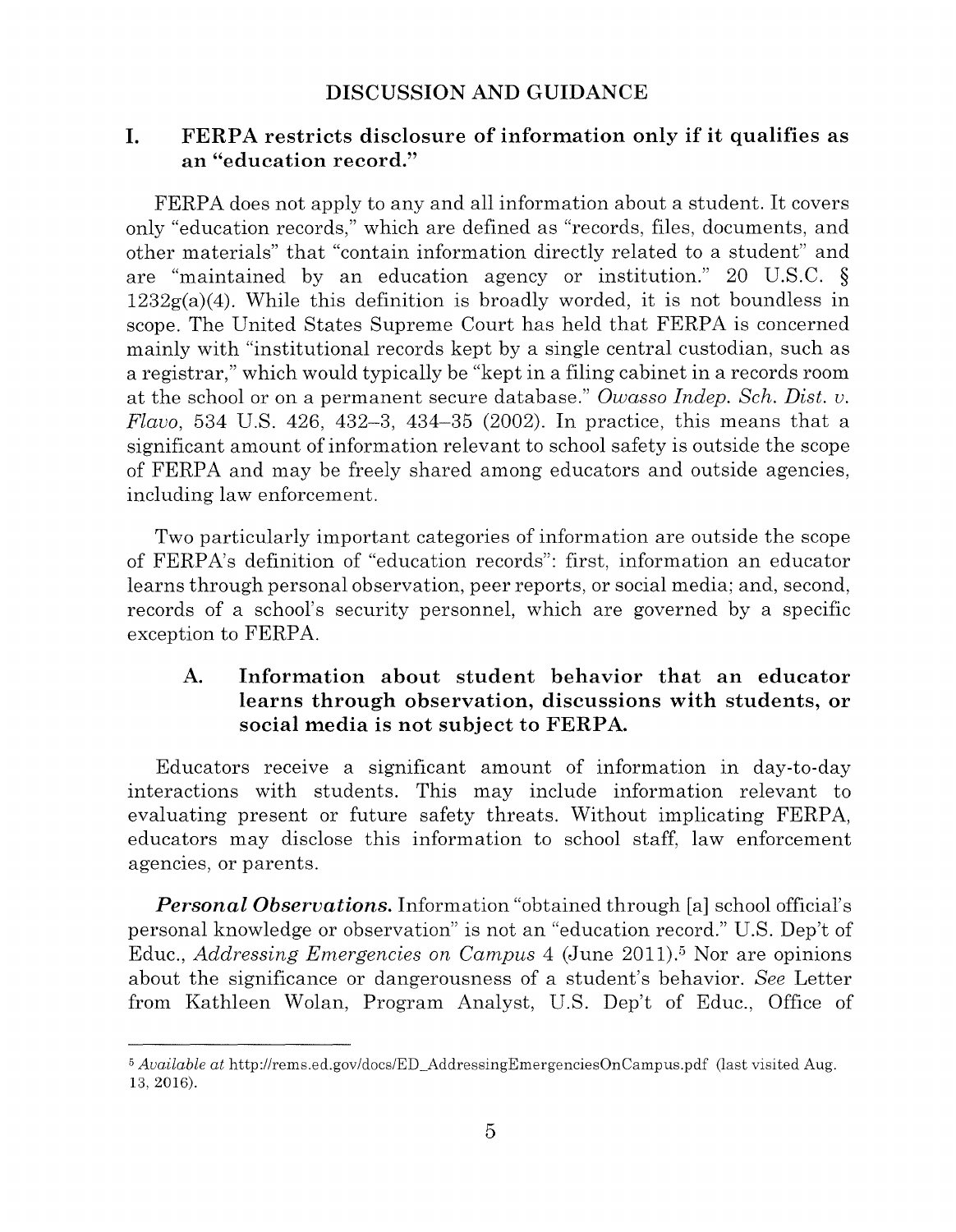Innovation and Improvement, Family Policy Compliance Office, to Anonymous 2 (Apr. 5, 2007) (hereinafter "FPCO Letter (Apr. 5, 2007)"). This includes a broad range of information, illustrated by the following examples.

- "[A] teacher overhears a student making threatening remarks to other students." U.S. Dep't of Educ., *Addressing Emergencies on Campus* 4.
- A school staff member finds a letter, drawing, or other document created by a student that indicates a possible safety threat—for example, a "hit list" written on the cover of a text book. *Risica ex rel. Risica u. Dumas,* 466 F. Supp. 2d 434, 437, 441-42 (D. Conn. 2006).
- A student pulls an education aide's hair, and the aide believes the student's "behaviors [are] escalating," that the student is "very strong," and that the student will "continue[] to hurt people." FPCO Letter 2 (Apr. 5, 2007).
- A teacher notices a disturbing change in a student's behavior or observes the student become withdrawn and uncommunicative. *Cf. id.; Risica,* 466 F. Supp. 2d at 441-42; U.S. Dep't of Educ., *Addressing Emergencies on Campus* 4.

In each of these circumstances, information about the student may be shared with others, including law enforcement officials, without implicating FERPA.

*Information Learned from a Student's Peers.* Students themselves may report information about other students, and that information may sometimes be relevant to assessing school safety. Because students are not "agents of [a] school" and do not "act[] for" an educational institution, peer reports, whether written or spoken, are not "education records." *Cf. Owasso lndep. Sch. Dst.,*  534 U.S. at 434-35 (holding that when students grade each other's work, those grades are not subject to FERPA). Thus, if a student shares information with an educator that concerns another student and is potentially relevant to school safety, the educator may disclose that information without implicating FERPA.

*Social Media.* "Almost every middle school [and] high school ... student in the United States engages in some form of social media" such as Facebook and Twitter. Nat'l Center for Campus Pub. Safety, *Guide to Social Media in*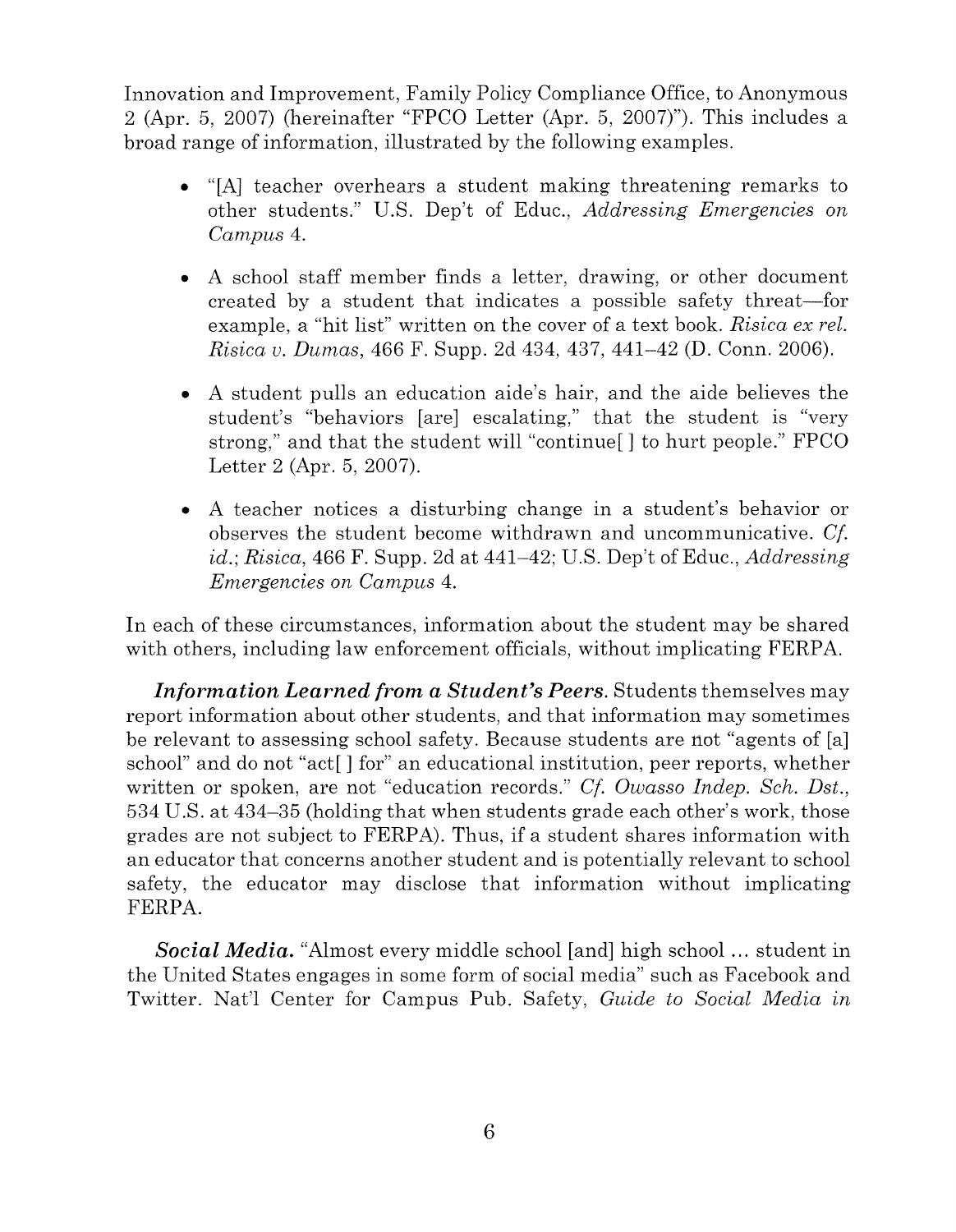*Educational Environments* 2–3 (2016).<sup>6</sup> Students engage with online social media platforms constantly-sometimes "more than 100 times a day, ... even during school hours." *Id.* at 2. Social media posts are often publicly viewable and include observations about students' school experiences. Students "post things they'd never say in person," and may even post information that foreshadows "threats of mass violence on campuses or proposed violence toward specific individuals or groups." *Id.* at 2, 5.

Social media posts are not restricted from disclosure under FERPA. They fall outside the definition of "education records" because they are not "maintained" by schools and are created by students, not school staff. *Cf Owasso Indep. Sch. Dist.,* 534 U.S. at 434-35. Thus, a school official may disclose the existence and content of social media posts.

### **B. FERPA contains a specific exclusion for records maintained by school security personnel, which may be disclosed without parental consent.**

Many schools employ stafftasked with maintaining campus security. Under FERPA, investigative reports and other records created and maintained by a school's security staff are specifically excluded from the definition of "education records." 20 U.S.C. §  $1232g(a)(4)(ii)(B)(II)$ . These records are therefore exempt "from the privacy requirements of FERPA" and may be disclosed without parental consent. U.S. Dep't of Educ., *Addressing Emergencies on Campus* 5.

To qualify as a FERPA-exempt "law enforcement record," the record must be (1) created by a "law enforcement unit"; (2) created for a "law enforcement purpose," and (3) maintained by the law enforcement unit. 34 C.F.R. § 99.8(b)(l). The term "law enforcement unit" is not limited to a formal department staffed by commissioned police officers or school resource officers ("SROs"). It may simply be a "component" of the school staffed by "security guards" or others designated to "maintain the physical security and safety of the [school]."  $34 \text{ C.F.R. }$  \$99.8(a)(1).

Taken together, these provisions mean that if school security personnel conduct an investigation into an event—for example, an allegation that a student possessed a weapon—and create a report, that report may be disclosed without implicating FERPA. Only if a copy of the report becomes part of an education record (a disciplinary file, for instance) does it become subject to FERPA's privacy restrictions. *Compare Bryner u. Canyons Sch. Dist.,* 351 P.3d

<sup>6</sup>*Available at* http://www.nccpsafety.org/assets/files/library/NCCPS\_Guide\_to\_Social\_Media.pdf (last visited Aug. 13, 2016).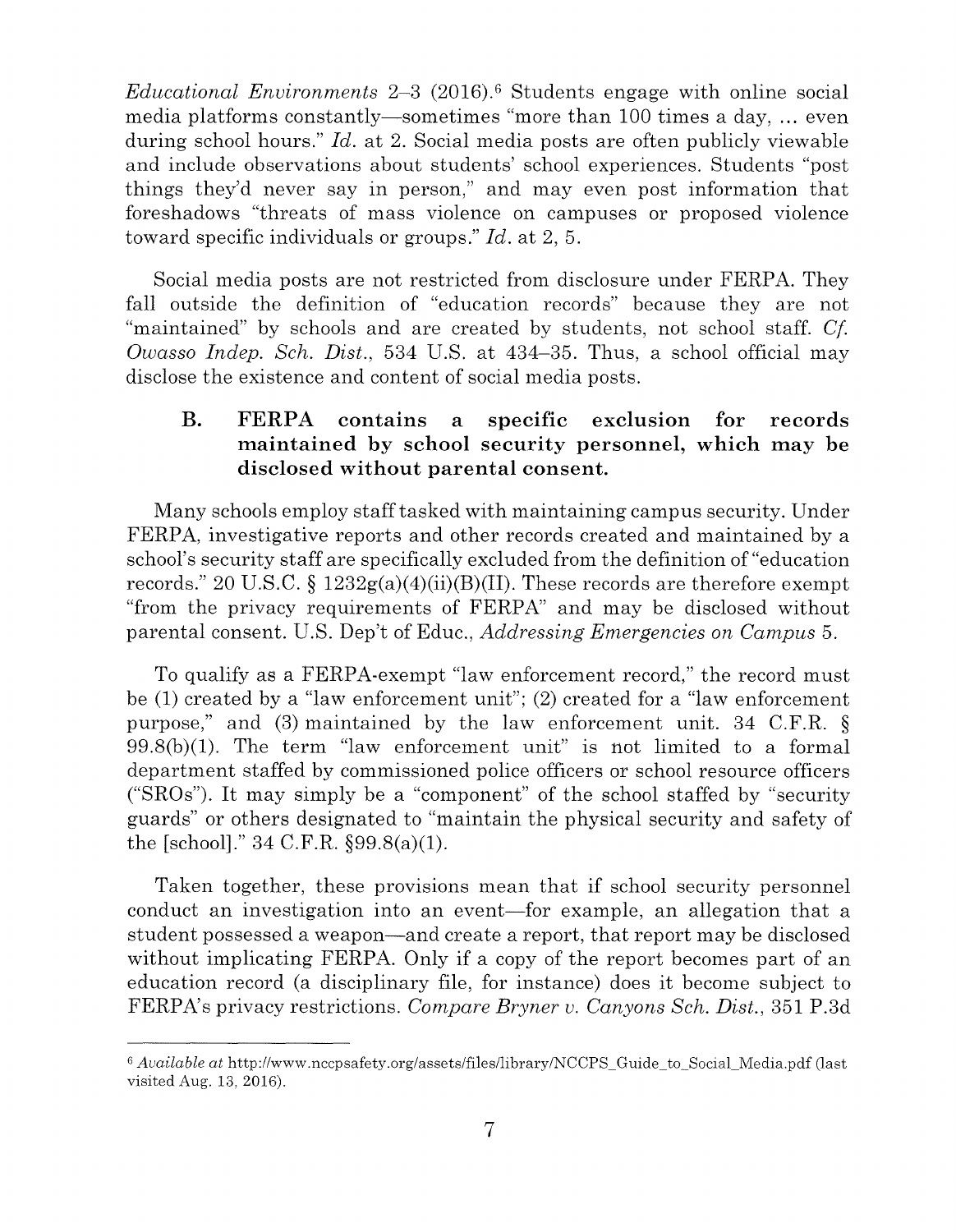852, 858-59 (Utah App. 2015) (holding that a video recording of a student fight was an education record because it was maintained by the school district for disciplinary reasons as part of student education records), *with In re Rome City Sch. Dist. u. Grifasi,* 806 N.Y.S.2d 381, 383 (N.Y. Supp. Ct. 2005) (holding that a surveillance video was exempt from FERPA because it "was recorded to maintain the physical security and safety of the school building and [ did] not pertain to the educational performance ofthe students captured on th[e] tape"). Even then, only the copy maintained as an education record (for example, as a student disciplinary record) is subject to FERPA. 34 C.F.R. § 99.8(b)(2)(i). The original report, if maintained by the school's law enforcement unit, may still be disclosed without parental consent.

### II. Even "education records" may be disclosed in certain **circumstances.**

While not all information is an education record under FERPA, even education records themselves may be disclosed without parental consent under certain circumstances. Two of FERPA's exceptions assist schools in sharing information regarding threats to school safety and are relevant here: the "emergency" exception and the "school official" exception. Additionally, schools should be aware that they are required to share certain student information with law enforcement agencies under Colorado law. They should also understand that health records in a school's possession are subject to FERPA, not federal medical privacy laws.

### **A. Schools may disclose protected information to respond to a health or safety emergency.**

School officials may disclose education records without parental consent "to appropriate persons" if the disclosure "is necessary to protect the health or safety of the student or other persons" and is "in connection with an emergency." 20 U.S.C.  $\S$  1232g(b)(1)(1); 34 C.F.R.  $\S$  99.36. This emergency exception is "flexible" and allows "school administrators to ... bring appropriate resources to bear on the situation." U.S. Dep't of Educ., *Addressing Emergencies on Campus* 4.

In applying this exception, schools should not adopt an overly restrictive approach to determining what qualifies as an "emergency." Federal regulations make clear that a school's actions will not be second-guessed based on information and understandings that may become clear only later. The school need only "articula[te]" a "significant threat to the health or safety of a student or other individuals," and it may make its judgment "based on the information available at the time." 34 C.F.R. § 99.36(c). The school may "take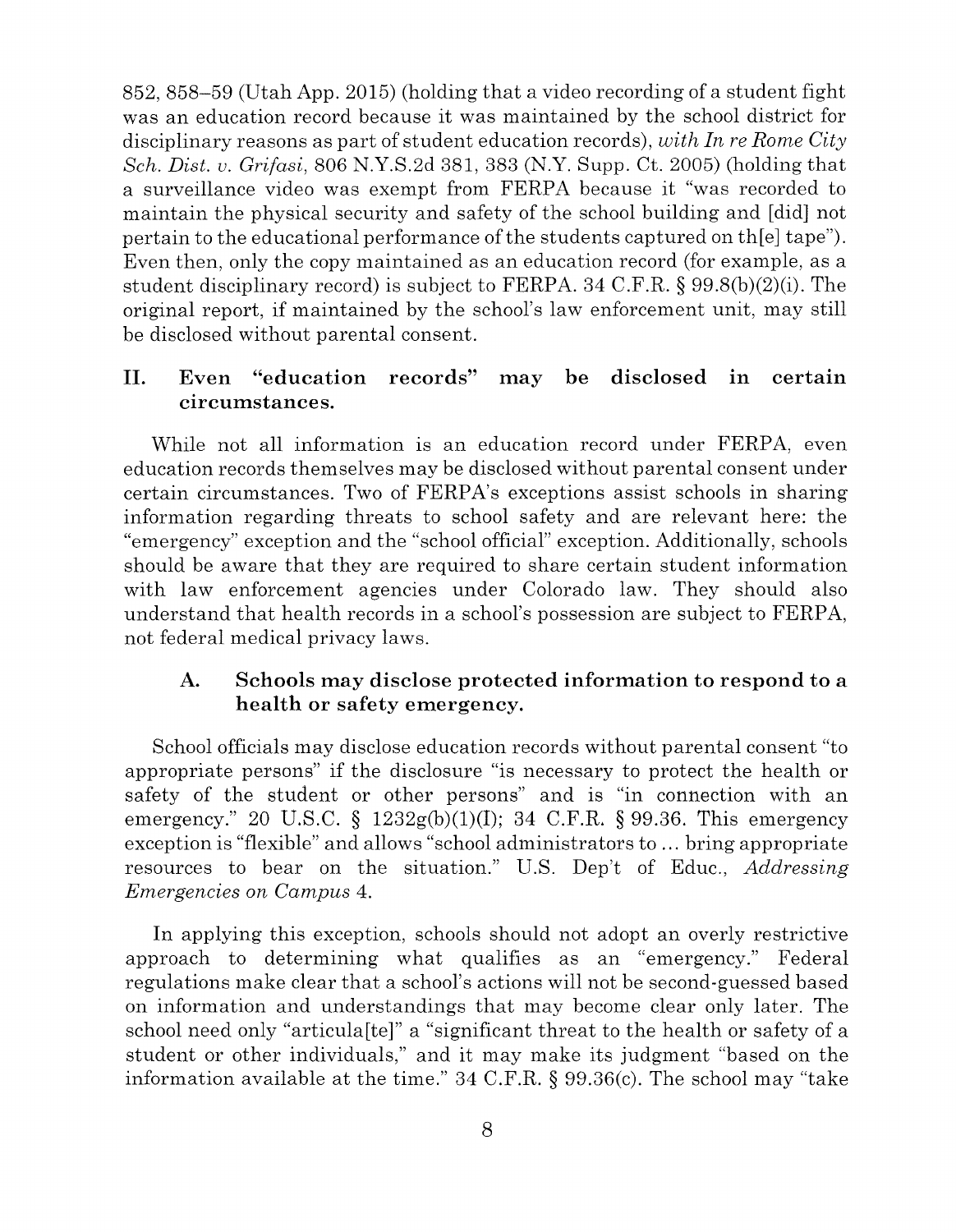into account the totality of the circumstances" to reach its decision. *Id.* Further, a school needs only a "rational basis" for the decision to disclose records; the federal government "will not substitute its judgment" for the school's. *Id.* In plain terms, this means "simply ... that a school official [must] be able to express in words what leads the official to conclude that a student poses a threat." Family Educational Rights and Privacy, 73 Fed. Reg. 74,806, 74,838 (Dec. 9, 2008).7

Schools also should not delay disclosure until an emergency has materialized. School officials "must be able to release information from education records in sufficient time ... to keep persons from harm or injury." Id. An "emergency" may thus arise not just from an immediate, ongoing incident, but from less immediately urgent circumstances, such as a change in a student's behavior:

> [a]n emergency could ... be a situation in which a student gives sufficient, cumulative warning signs that lead an educational agency or institution to believe the student may harm himself or others at any moment.

*Id.* Neither a "red alert" nor a "gun in the hall" is required; schools may take steps early enough to prevent a dangerous situation from arising.

Finally, disclosure need not be limited to those "responsible for providing the protection" necessary to respond to an immediate danger. *Id.* Under the emergency exception, schools may "disclose ... education records in order to gather information from any person who has information that would be necessary to provide the requisite protection." *Id.* at 74,838–39. This includes:

- disclosures to current or former peers of the student or mental health professionals "who can provide ... appropriate information to assist in protecting against the threat";
- disclosures to law enforcement officials who "may be helpful" in providing protection; or

<sup>7</sup> For example, if a student has had a medical procedure such as hand surgery, it is permissible for a school's physical therapist to share information with a student's doctor to assist in ensuring adequate follow-up medical care. Letter from Ellen Campbell, Acting Director, U.S. Dep't of Educ., Family Policy Compliance Office, to Anonymous 2 (Dec. 20, 2010).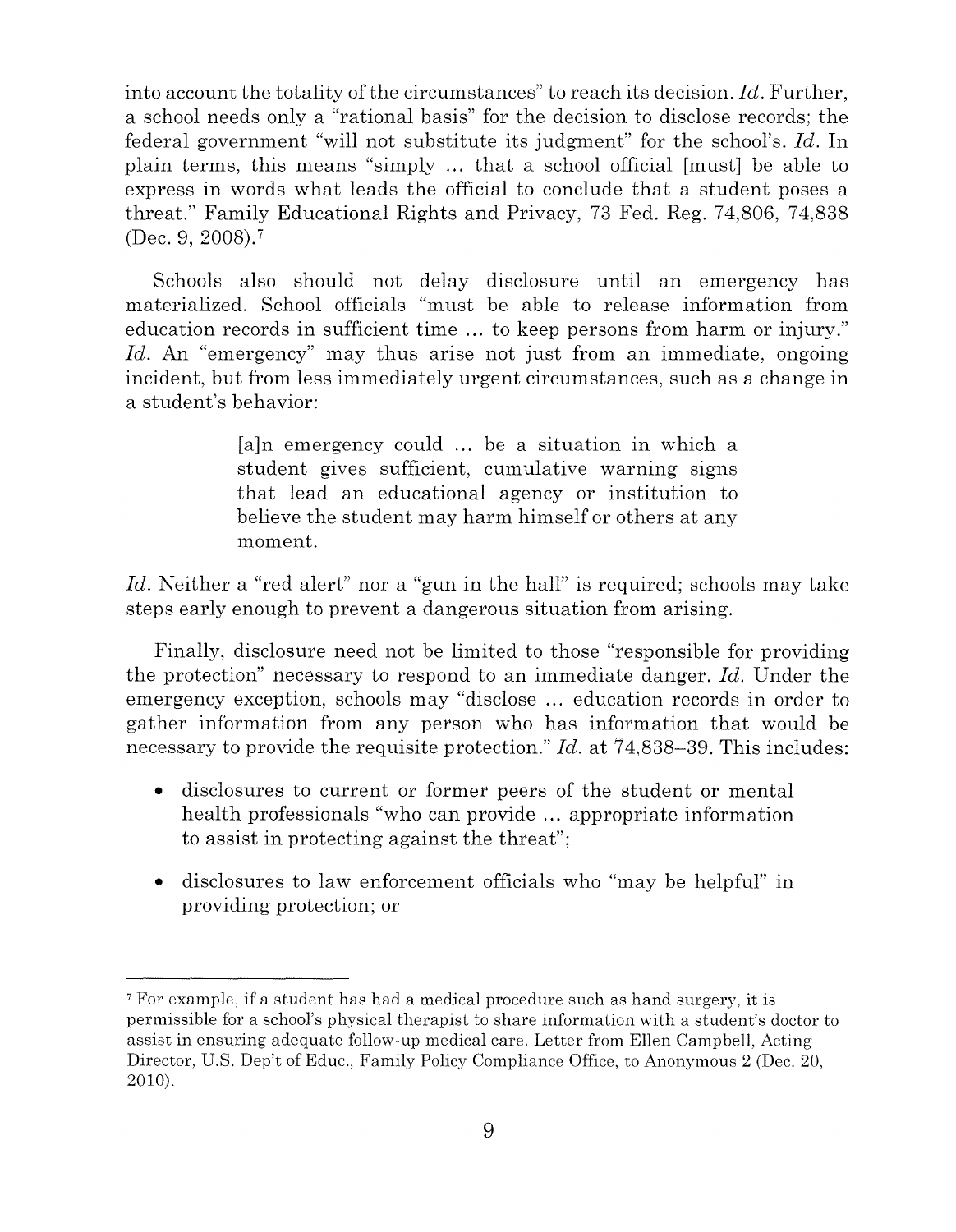disclosures to "a potential victim or the parents of a potential victim ... whose health or safety may need to be protected."

*Id.* at 74,839.

### **B. Education records may be shared among school staff with a legitimate educational interest in the information.**

FERPA does not require parental consent when schools share education records among "school officials" who have a "legitimate educational interest" in the information. 34 C.F.R. § 99.31(a)(1)(i)(A). The meaning of these terms is broad, making this exception an important tool for addressing concerns relevant to school safety.

The term "school officials" is not limited to administrators and teachers. It includes all staff members who "need access to students' education records to perform their duties" or need the information "in order to perform ... required institutional services and functions for the school." Family Educational Rights and Privacy, 73 Fed. Reg. at 74,814. Thus, school security staff fall within the exception and may receive information helpful in maintaining campus safety and security. *Id.* at 74,815 ("As school officials, [security personnel] may be given access to personally identifiable information from those students' education records in which the school has determined they have legitimate educational interests."). "School officials" may also include those who are not formally employed by a school, such as "parents and other volunteers who assist schools in various capacities, such as serving on official committees, serving as teachers' aides, and working in administrative offices." *Id.* at 74,814. If a school uses a threat assessment team, members of the team may likewise receive education records in carrying out their school safety functions. *Id.* at 74,839.

This exemption is subject to two notable qualifications. First, "school officials" may "access ... only those education records in which they have legitimate educational interests." 34 C.F.R.  $\S 99.31(a)(1)(ii)$ . But, again, "educational interests" include maintaining the safety of students and the security of campus. *See* Family Educational Rights and Privacy, 73 Fed. Reg. at 74,815. Second, each year, schools must notify parents of their rights under FERPA, and this annual notification must include criteria for determining who qualifies as a "school official" with access to education records. 34 C.F.R.  $\S 99.7(a)(1)$ .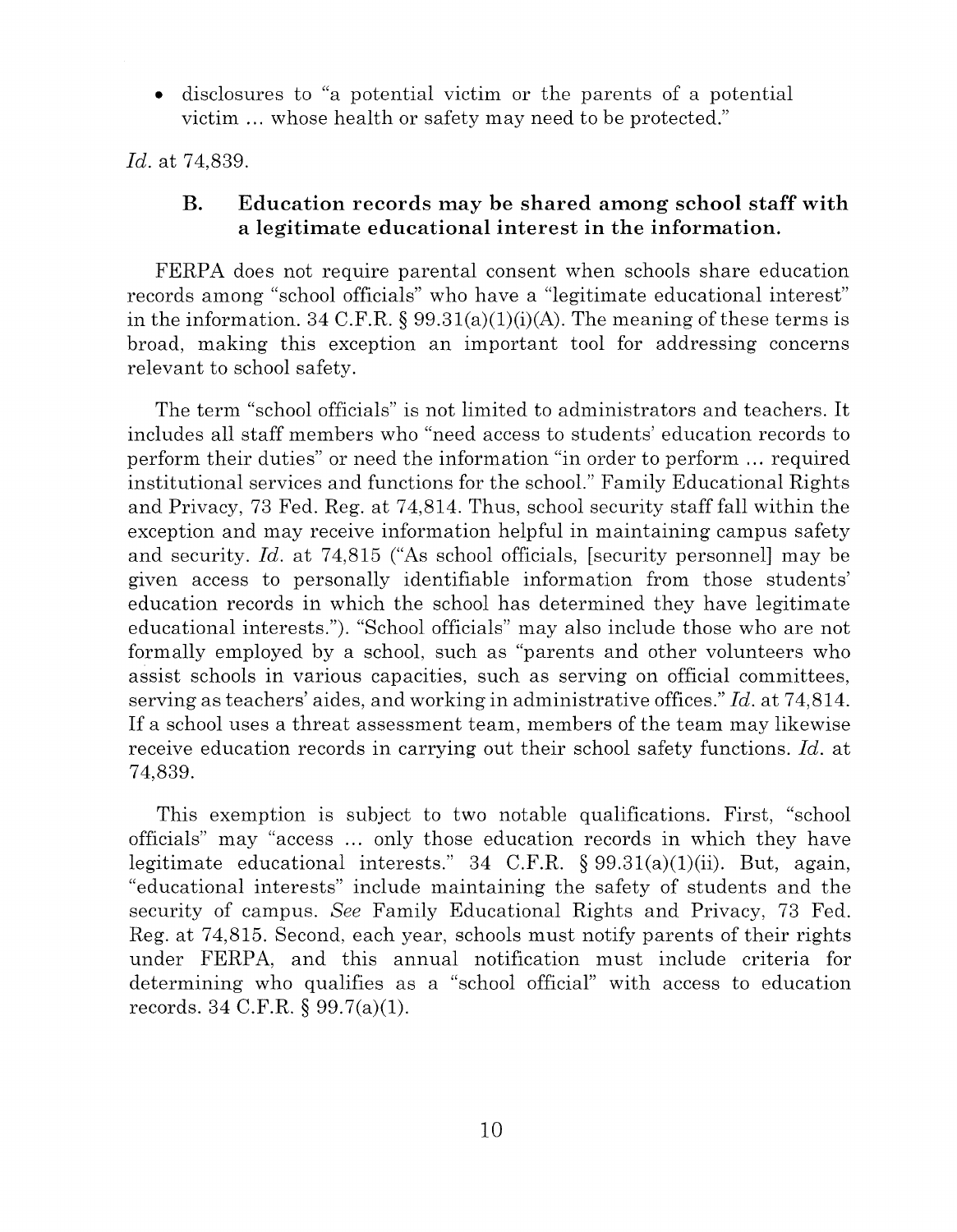#### **C. Colorado schools must share education records with law enforcement agencies conducting criminal investigations.**

FERPA allows schools to share education records with criminal justice agencies if authorized by state law and if the "disclosure concerns the juvenile justice system and such system's ability to effectively serve the student whose records are released." 20 USC §  $1232g(b)(1)(E)$ . Colorado's Children's Code includes provisions allowing for the reciprocal sharing of information between schools and juvenile justice system in juvenile delinquency or dependency and neglect cases as needed to facilitate services and support.  $\S$  19-1-303(1)(a), C.R.S. (2015). The Colorado statute requires schools to share "disciplinary and truancy information" upon the request of a criminal justice agency, if the agency is investigating a criminal case or a truancy matter.  $\S$  19-1-303(2)(c), C.R.S. (2015). The criminal justice agency may use the information only for the performance of its legal duties and must maintain its confidentiality. *Id.* 

### **D. Health information maintained by a school is part of the student's education record and subject to FERPA, not to HIPAA.**

Some educators mistakenly believe that the federal Health Insurance Portability and Accountability Act ("HIPAA") applies to all medical records in a school's possession and therefore imposes special privacy restrictions on those records. In fact, medical records in a school's possession are treated as education records and are subject to FERPA's disclosure framework. *See* 45 C.F.R. § 160.103 (defining "protected health information" as excluding health information contained in education records covered by FERPA). Thus, according to the Department of Education, "[medical] treatment records may be disclosed to any party, without consent, as long as the disclosure meets one of the exceptions to FERPA's general consent rule." U.S. Dep't of Educ., *Addressing Emergencies on Campus* 10.

### III. **When faced with potential safety risks, schools may, consistent with FERPA, err on the side of proactive disclosure.**

In attempting to balance FERPA's policy of promoting student privacy against the need to address school safety concerns, educators should err on the side of disclosure. The United States Department of Education has made clear through revised regulations that it will not second-guess judgments made on the ground in the face of a potential emergency. 34 C.F.R. § 99.36(c). Additionally, FERPA does not give students or parents the right to file a lawsuit and it applies only to systemic violations of student privacy, not goodfaith mistakes in judgment.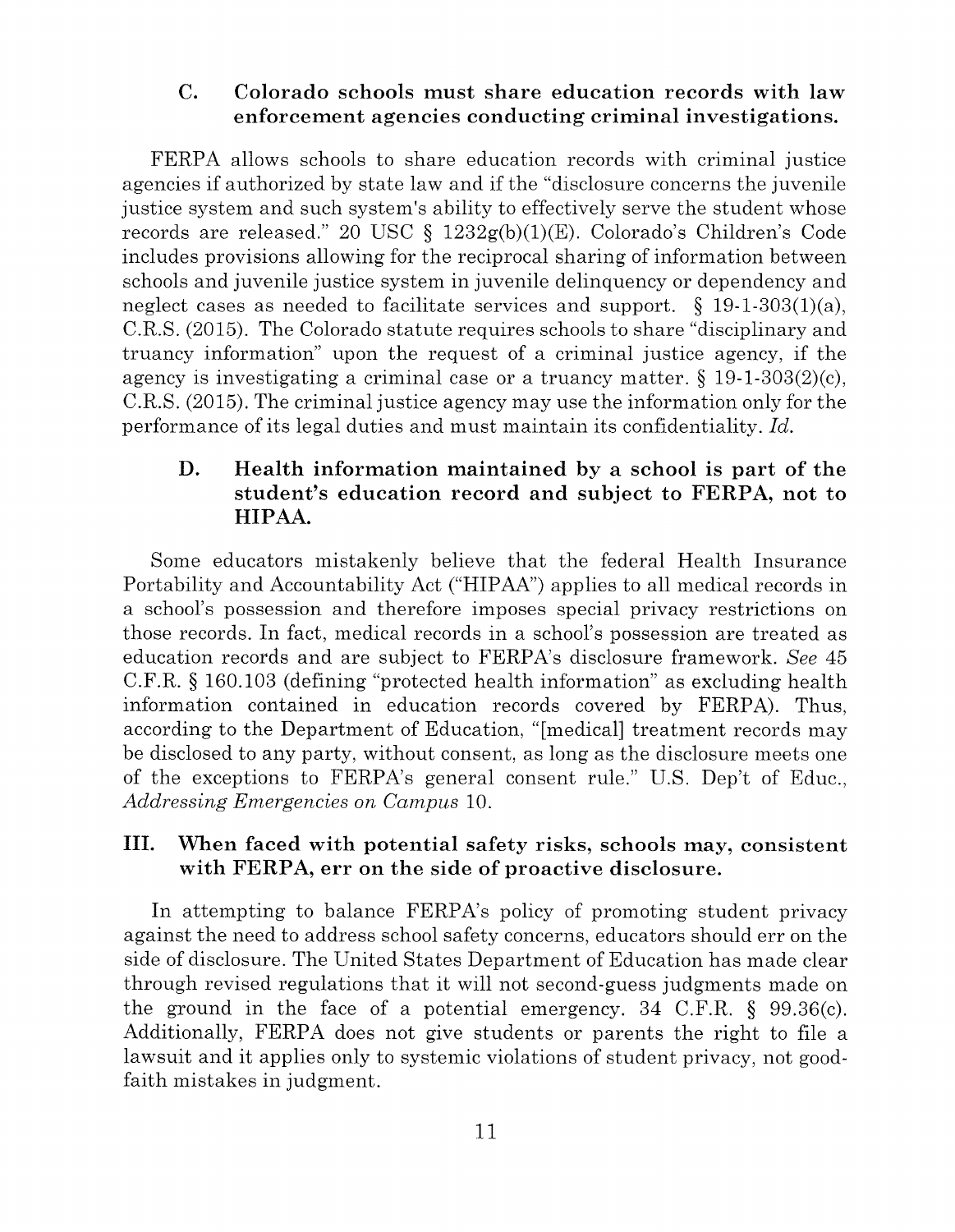### **A. Under current FERPA regulations, schools are entitled to deference when they decide to disclose education records in the face of safety concerns.**

The United States Department of Education previously took the position that FERPA's emergency exception was to be "strictly construed" and that emergency disclosures were to be "narrowly tailored." *See, e.g.,* U.S. Dep't of Educ., *Recent Amendments to Family Educational Rights and Privacy Act Relating to Anti-Terrorism Activities* 3 (Apr. 12, 2002). This position shifted in the wake of the Virginia Tech shooting.

In 2008, the Department of Education issued new rules "to eliminate[] the previous requirement that [the emergency exception] be 'strictly construed."' Family Educational Rights and Privacy, 73 Fed. Reg. at 74,837. The amendment recognizes that school officials must "act quickly and decisively when emergencies arise" and accordingly "provides greater flexibility and deference to school administrators." *Id.* The current version of the regulation specifically requires the Department to defer to schools: "the Department will not substitute its judgment for that of the [school] in evaluating the circumstances and making its determination [that an emergency existed]." 34 C.F.R. § 99.36(c).

### **B. Schools and school officials cannot be sued by parents or students for FERPA violations.**

One apparent misconception about FERPA is that a good-faith but technically unauthorized disclosure of information can lead to significant liability on the part of schools or individual teachers. But parents and students may not sue under FERPA for an unauthorized disclosure of protected information. *Gonzaga Univ. v. Doe,* 536 U.S. 273, 287 (2002). Only the United States Department of Education may enforce FERPA, and it must do so within FERPA's administrative framework. Further, that framework focuses on "systemic" violations of student privacy, not isolated mistakes. *Jensen v. Reeves,* 45 F. Supp. 2d 1265, 1276 **(D.** Utah 1999). Enforcement proceedings are reserved for educational institutions which have a "policy or practice" of disclosing information without consent. 20 U.S.C.  $\S 1232g(a)(1)(b)$ . Educators should not fail to act out of an unreasonable concern that technical violations of FERPA will lead to severe legal consequences.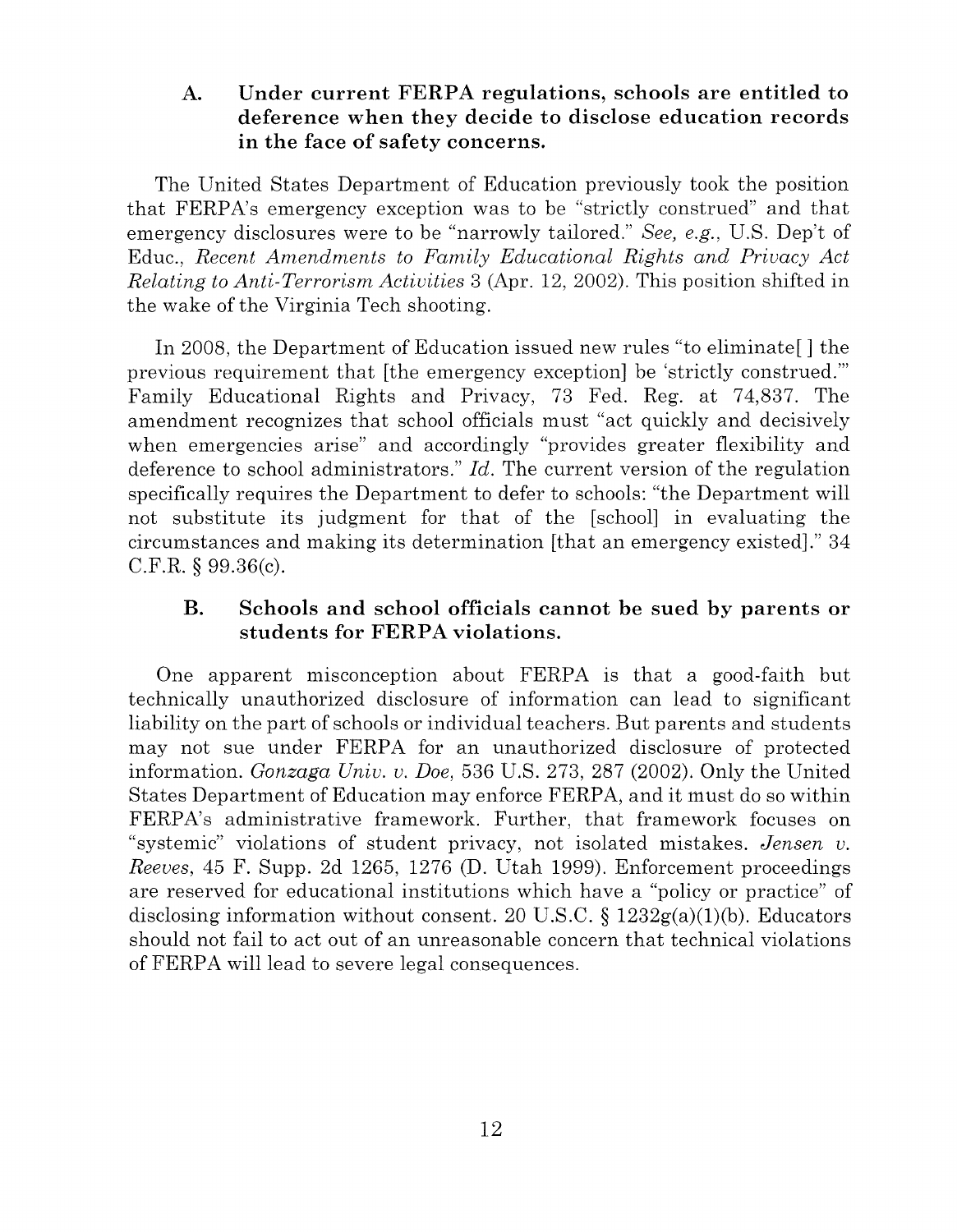### **IV. Colorado law gives schools access to criminal justice information which can assist in risk assessment.**

In 2000, the Colorado General Assembly passed the Exchange of Information Related to Children Act<sup>8</sup> (the "Information Act") as an amendment to the Colorado Children's Code.§ 19-1-301, C.R.S. (2015). The Information Act authorizes schools and school districts to obtain information from law enforcement and criminal justice agencies, based on the assumption that schools "are often better able to ... preserve school safety when they are equipped with knowledge concerning a child's history and experiences." § 19 1-302(1)(b), C.R.S. (2015).

Under the Information Act, schools may receive information about a student, except mental health or medical records, relating to an incident that "rise[s] to the level of a public safety concern."  $\S$  19-1-303(2)(b)(I), C.R.S. (2015). The disclosing criminal justice agency has discretion to determine what constitutes a public safety concern, but the Information Act specifies some examples:

- "information or records of threats made by the [student],"
- "any arrest or charging information,"
- records of "municipal ordinance violations,"
- and records relating to arrests or charges that, "if committed by an adult, would constitute misdemeanors or felonies."

*Id.* The Information Act also makes available to school principals and superintendents information such as juvenile delinquency records, arrest records, and probation records. § 19-1-304, C.R.S. (2015).

### **CONCLUSION**

As this Opinion demonstrates, FERPA and its accompanying regulations allow educators flexibility in responding to potential school safety threats. Schools should become familiar with FERPA's framework and adopt policies that avoid well-intentioned but overly restrictive application of student privacy laws. Schools should also be aware that Colorado law makes available to them

s The law was renamed the Children's Code Records and Information Act.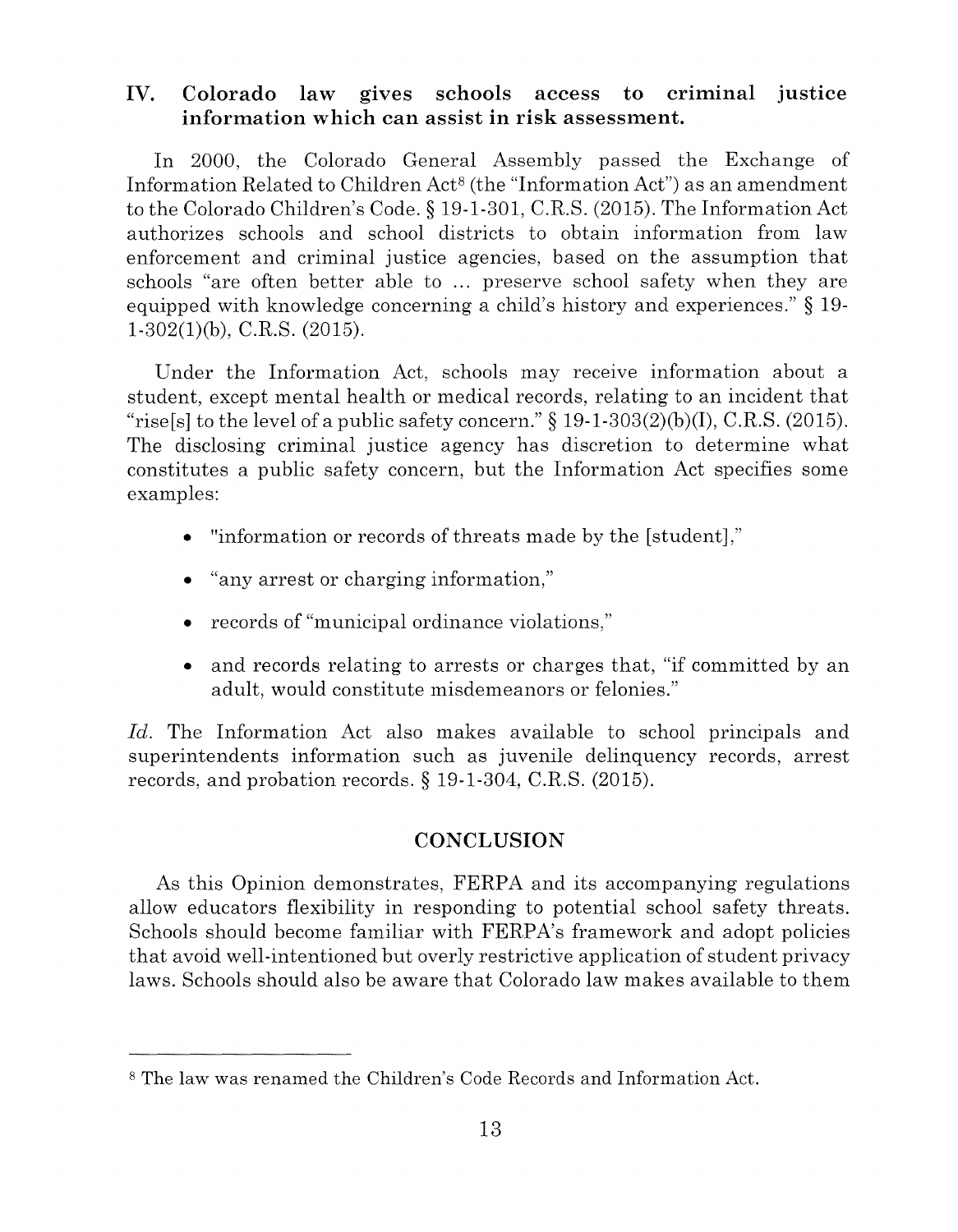criminal justice information that may assist them 1n maintaining a safe campus.

Issued this 11th of January, 2018.

Cunthia 21. Collman

 $\hat{\boldsymbol{\gamma}}$ 

CYNTHIA H! COFFMAN Colorado Attorney General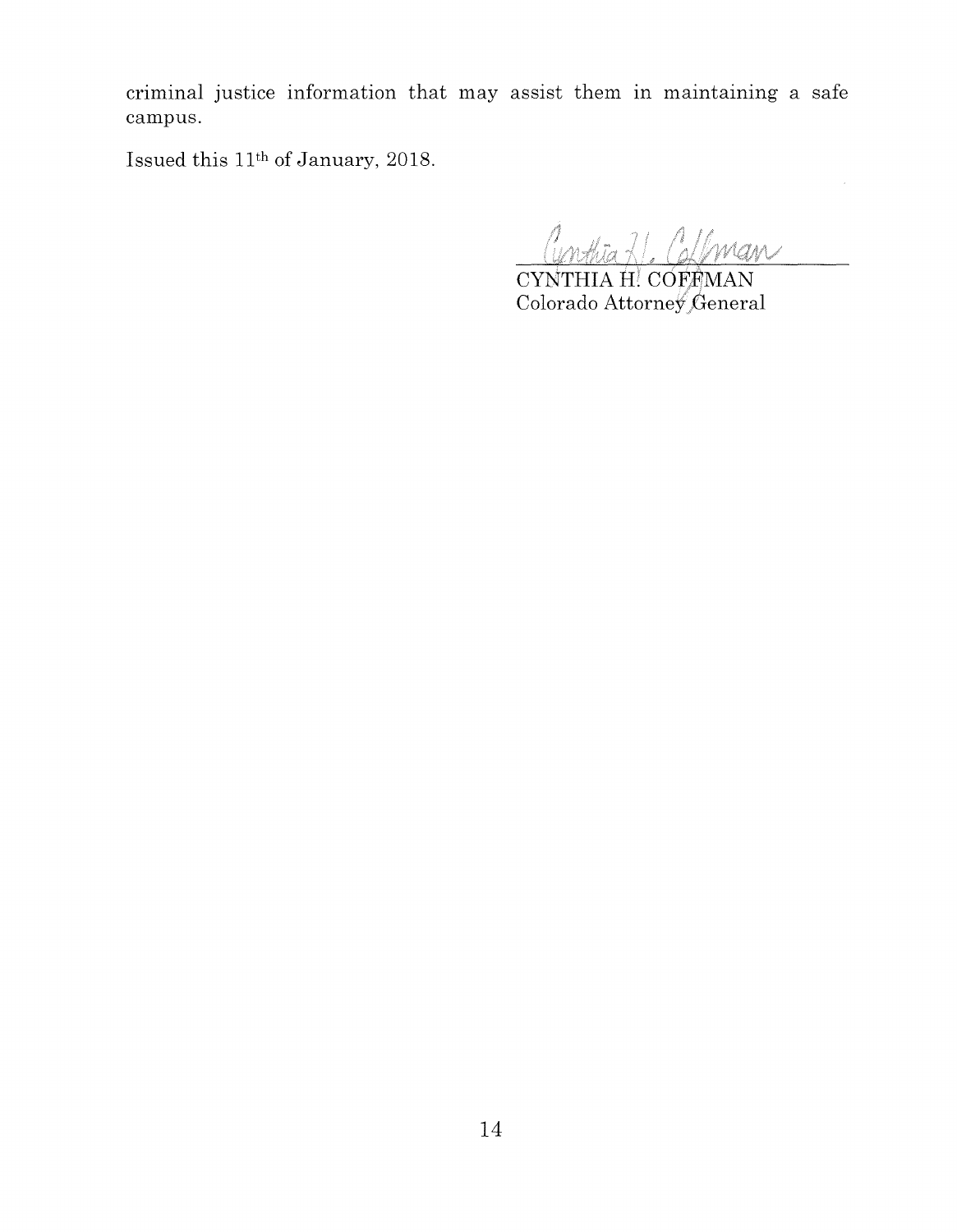# **FREQUENTLY ASKED QUESTIONS (FOR SCHOOL STAFF)**

## **I am concerned about the behavior of one of my students. Can I share my observations with others?**

Yes. Observations and opinions do not fall under FERPA. A teacher may always discuss observations about a student with other school officials and, if necessary, law enforcement.

# **A student told me her friend planned to do something violent on Friday. Can I do anything other than call the student's parents?**

Yes. A report from a fellow student is not protected information under FERPA. This information may be shared with those inside and outside the school to determine the best response to the threat.

## **I learned that one of my students posted a threatening statement towards another student on Facebook. Is a student's Facebook post protected by FERPA?**

No. Information posted on a student's personal social media account is not maintained by the school. The information may be shared with those inside and outside the school to determine the best response to the threat.

## **We found an anonymous bomb threat in the library. Can we give local police the library surveillance video so that they can investigate who did it?**

Yes. The threat itself would trigger the "emergency" exception, so providing information to an outside agency that can assist is permitted by FERPA. Also, if your security video system is maintained by your security staff or SRO for law enforcement purposes, footage would be a "law enforcement record" exempt from FERPA.

# **Based on information we learned from students, we believe that two groups of students are going to fight after school. Does this situation**  .**qualify as a "health or safety emergency"?**

Yes. FERPA defers to the judgment of school officials when making the determination that a "health or safety emergency" exists. So long as the school can articulate facts indicating a "significant threat to the health or safety of a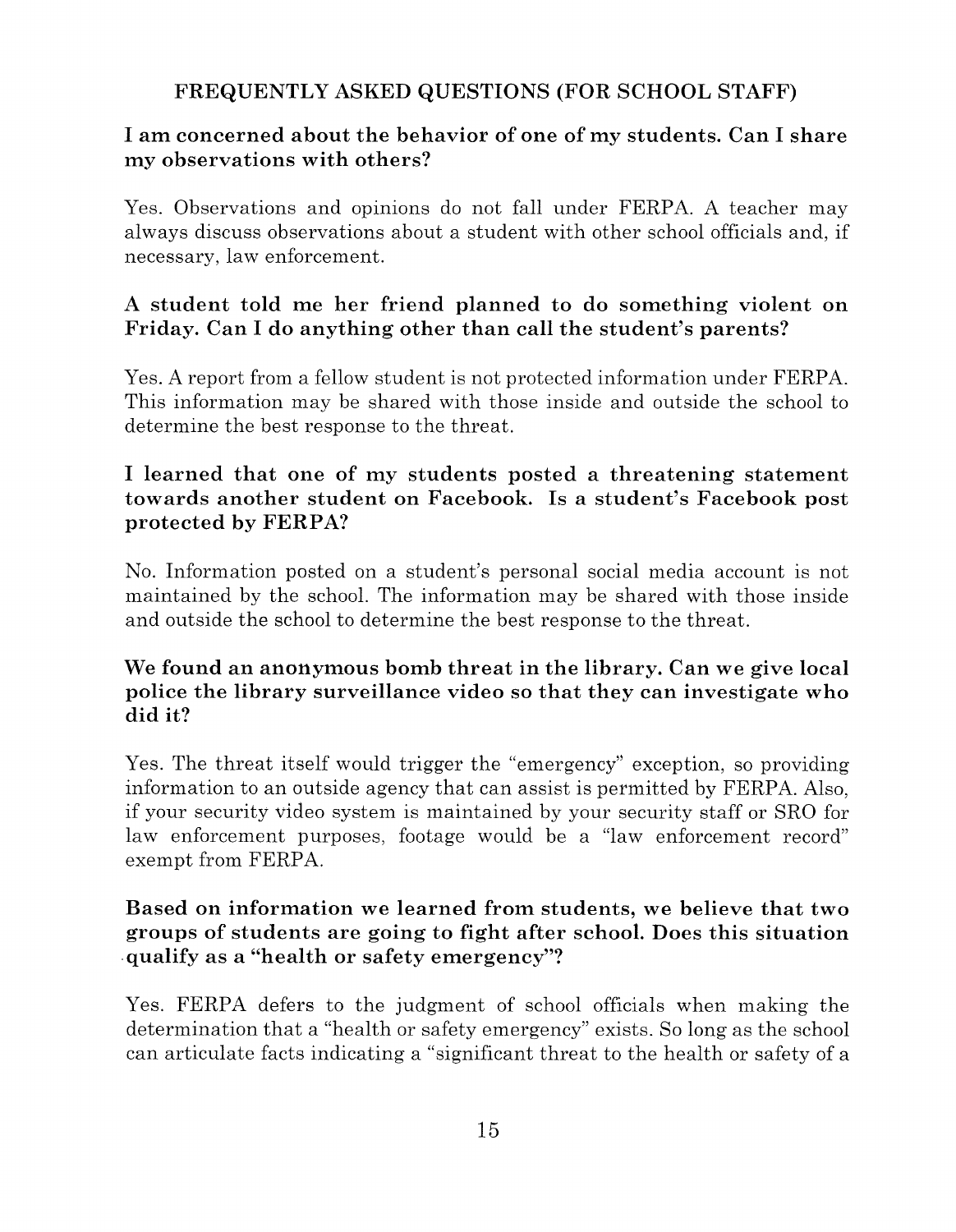student" at the time the decision was made, the U.S. Department of Education will not second guess your judgment.

## **In a health or safety emergency, with whom can I share student information?**

This depends on the circumstances. FERPA-protected information may be shared with anyone who needs the information to help respond to the threat. Information may be shared with law enforcement officials, emergency responders, and social service agencies. In appropriate circumstances, otherwise-confidential information may be shared with a student's doctor, therapist, or other person deemed "necessary" to assist with the emergency.

## **In the event of an emergency, is there a limit to what student information I can share?**

Again, the answer to this question depends on the circumstances. A school may disclose any information that would help others assess and respond to the emergency. Appropriate information may include discipline records, attendance history, or medical information, if needed.

# **A student was expelled last week. May the principal tell the school resource officer about the expulsion?**

Yes, because the SRO is a school official and needs the information to do his job. In this case, the SRO would have a reasonable need to know that the student should not be on campus.

# **A student has been behaving strangely on campus. Can our Threat Assessment Team review our in-school nurse's records regarding his prescription medications?**

Yes. Records at the school, even if they are medical in nature, are "education records" that may be disclosed in appropriate circumstances under FERPA. Because members of a threat assessment team are "school officials," they may obtain access to student information relevant to performing their function.

**A principal called police and shared confidential student information, believing she was faced with an emergency. The "emergency" turned out to be a prank. Can the student or his family sue the school or the principal?**